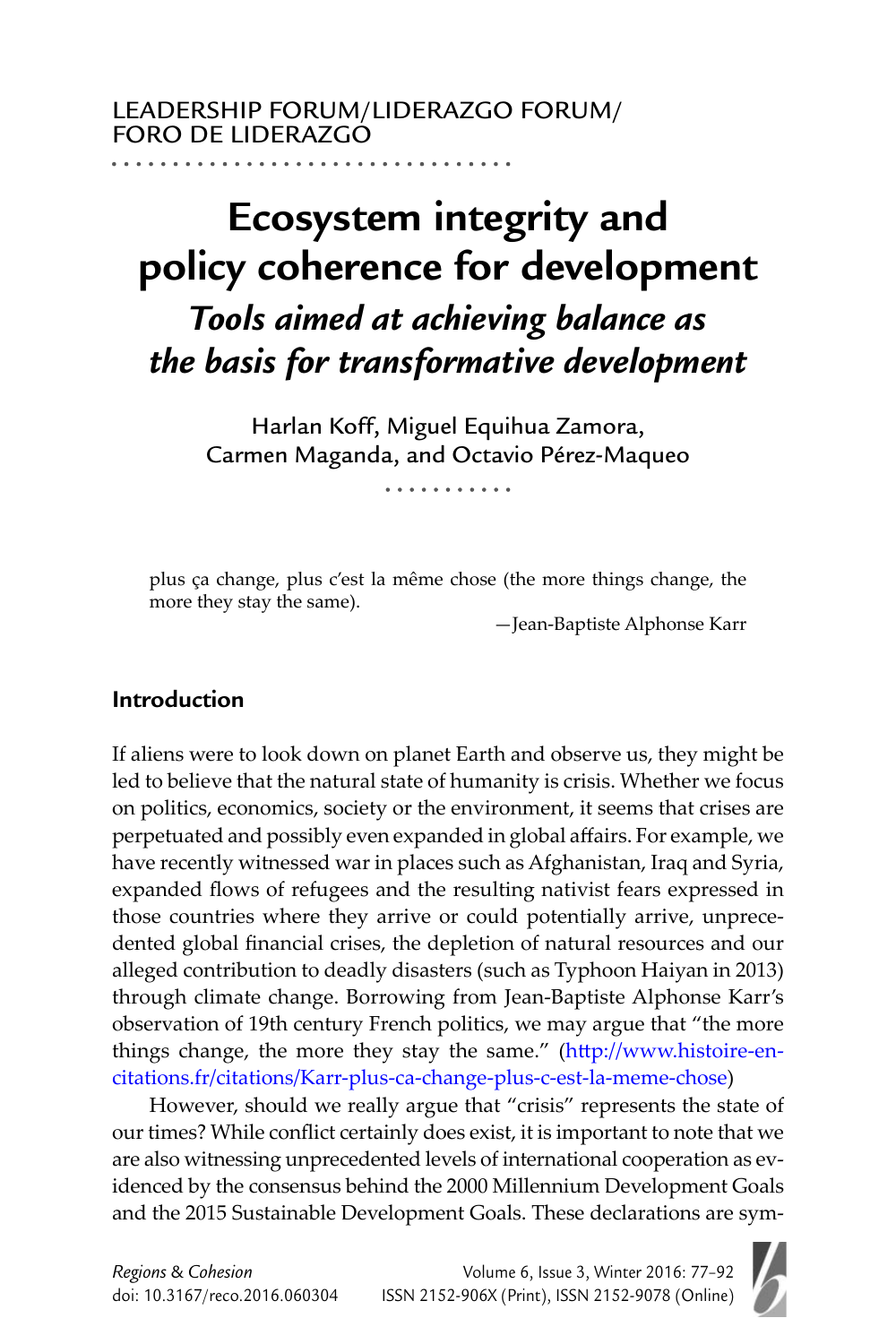bolically important because they have introduced the fight against poverty and the struggle for sustainable development into the global political consciousness. Nonetheless, in policy terms, their impacts have been limited. For this reason, this article contends that new paradigms and metrics should be proposed on which to base our global, national and local development debates. It proposes "balance" as a potential cornerstone for development discussions. First, this approach rejects the "North-South" paradigm often proposed in development debates. This distinction reinforces development divides instead of helping overcome them. The notion of "balance" is based on "interactive" development relationships in which policies and processes in one sphere or geographical region affect others in different spheres/regions. This approach reflects what Jens Martens of the Global Policy Forum has dubbed "universal development goals" (Martens, 2015).

Second, the notion of "balanced development" includes considerations related to the ecological, ethical and cognitive spheres of development processes. "Conservation," for example, favors ecological approaches (such as willingness to pay for ecological services), and it acknowledges the importance of preserving natural resource renewability. However, because it has often focused on the restriction of natural resource use and the maintenance of traditional economies, it also often "conserves" social marginalization as an unintended consequence. Similarly, "human development" focuses on processes aimed at reinforcing the capacity of individuals to control their own destinies without necessarily including environmental considerations.

For these reasons, this article contends that "balanced" development can be transformative in nature, meaning that it can address local problems and global inequalities simultaneously by aiming to promote equilibria within and between these systemic levels. In order to achieve this goal, the article proposes a partnership between two concepts that have been evolving for some time and now emerge as "conceptual attractors" inspired by the 2030 Sustainable Development Agenda: Ecosystem Integrity and Policy Coherence for Development. The combination of these paradigms includes both metrics aimed at balanced development strategies (the former) and policy tools aimed at "balance between policy arenas" (the latter). By combining these approaches, the analysis presented here aims to show pathways that could re-orient development policies towards measurable and achievable goals.

#### **Ecosystem integrity: Sustainability through holistic means**

How can science impact policy? One means is through the formulation and application of metrics that are used by decision-makers as the basis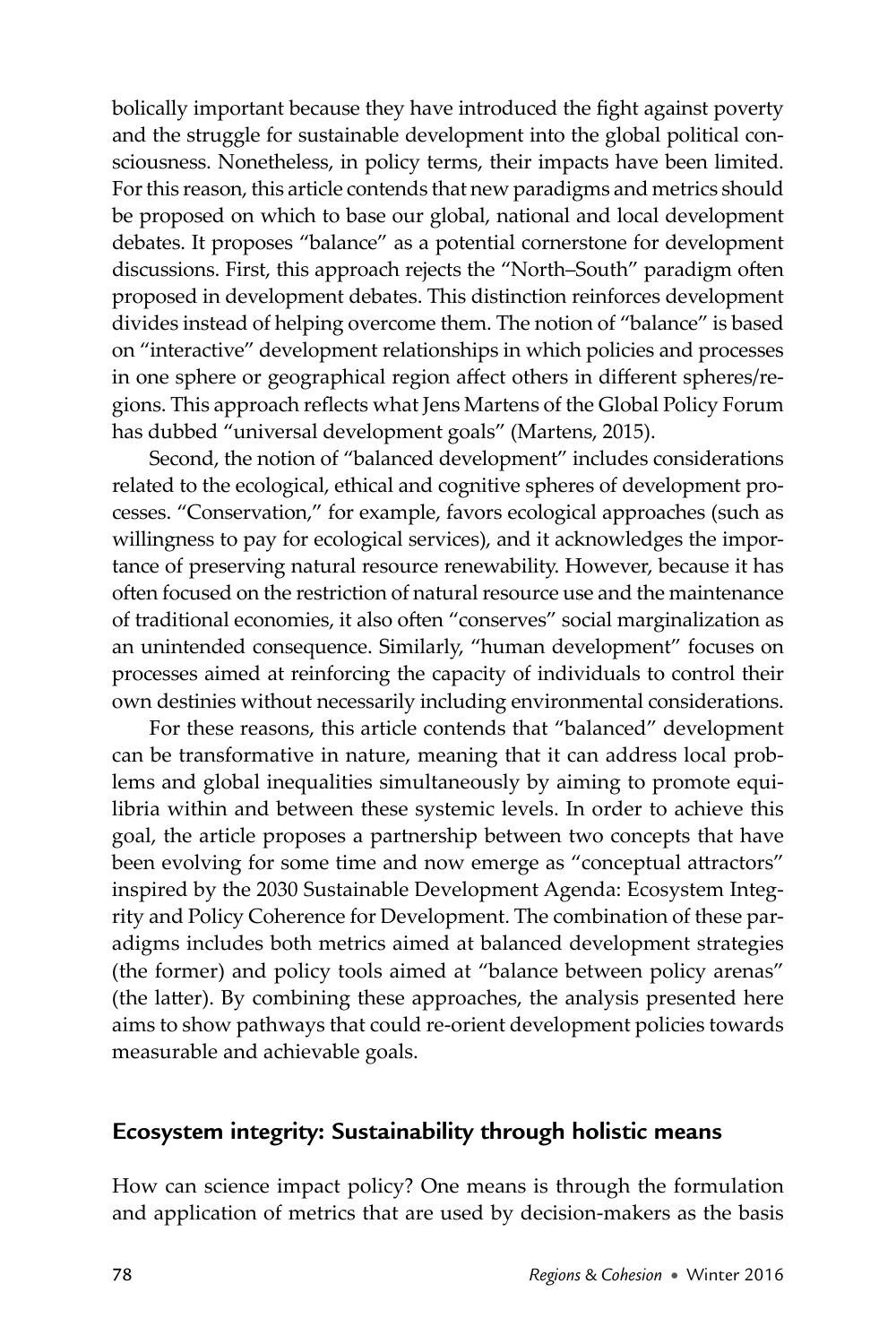for their deliberations. This has traditionally been problematic in the field of sustainable development due to the complexity of causal grids. Discussions over definitions of paradigms, such as "ecological footprints," "ecological shadows," "greenhouse development rights," and so forth, have dominated scientific and policy discussions, especially in relation to climate change, where debates have often been characterized by accusations related to the adage famously quoted by Mark Twain that "there are three kinds of lies: lies, damned lies, and statistics" [\(www.gutenberg.org/](http://www.gutenberg.org/files/19987/19987-h/19987-h.htm) files/19987/19987-h/19987-h.htm). More recently (and more rationally), Nobel Prize Winners Amartya Sen, Joseph Stieglitz, and Jean-Paul Fitoussi have reminded us that "what we measure affects what we do" and more specifically "we often confuse means and ends" (2010, p. xvii).

This point is present in contemporary climate change debates. Why do we wish to address climate change? Is it to prevent global warming itself, or to mitigate the destructive impacts of global warming on human populations? The question is not simply rhetorical because it affects policy. When we discuss mainstreaming of climate change mitigation by integrating these strategies in general governance systems, then we filter a single sustainable development tool, aimed at addressing one environmental issue through policy making in other arenas. Instead, shouldn't we be prioritizing the health of ecosystems more generally by adapting other policy strategies related to development toward their protection, thus addressing climate change along with other issues, such as biodiversity, the effective use of water resources, land governance, energy, and so on?

This paradigm shift that started with the "World We Want" Campaign and continued through the announcement of the 2015 Sustainable Development Goals focuses on the relational bases of development, including access to water and sanitation, food security, biodiversity, climate change, energy and equitable relationships between world regions (sustainabledevelopment.un.org/?menu=1300). For these reasons, this article highlights the use of "ecosystem integrity" as a methodology for the measure of human impacts on the environment and the ecological consequences of development models. It is a scientific paradigm that fits the political needs of the present global development agenda focused on complex human–environmental interactions.

Unlike methodologies traditionally referenced in policy debates, such as Integrated Water Basin Management, Integrated Land Management or Climate Change Mainstreaming, ecosystem integrity is not sector specific and it does not prioritize any single issue, so it focuses on bolstering sustainable development through a holistic approach. It also differs significantly from newer interactive barometers, such as the Global Climate,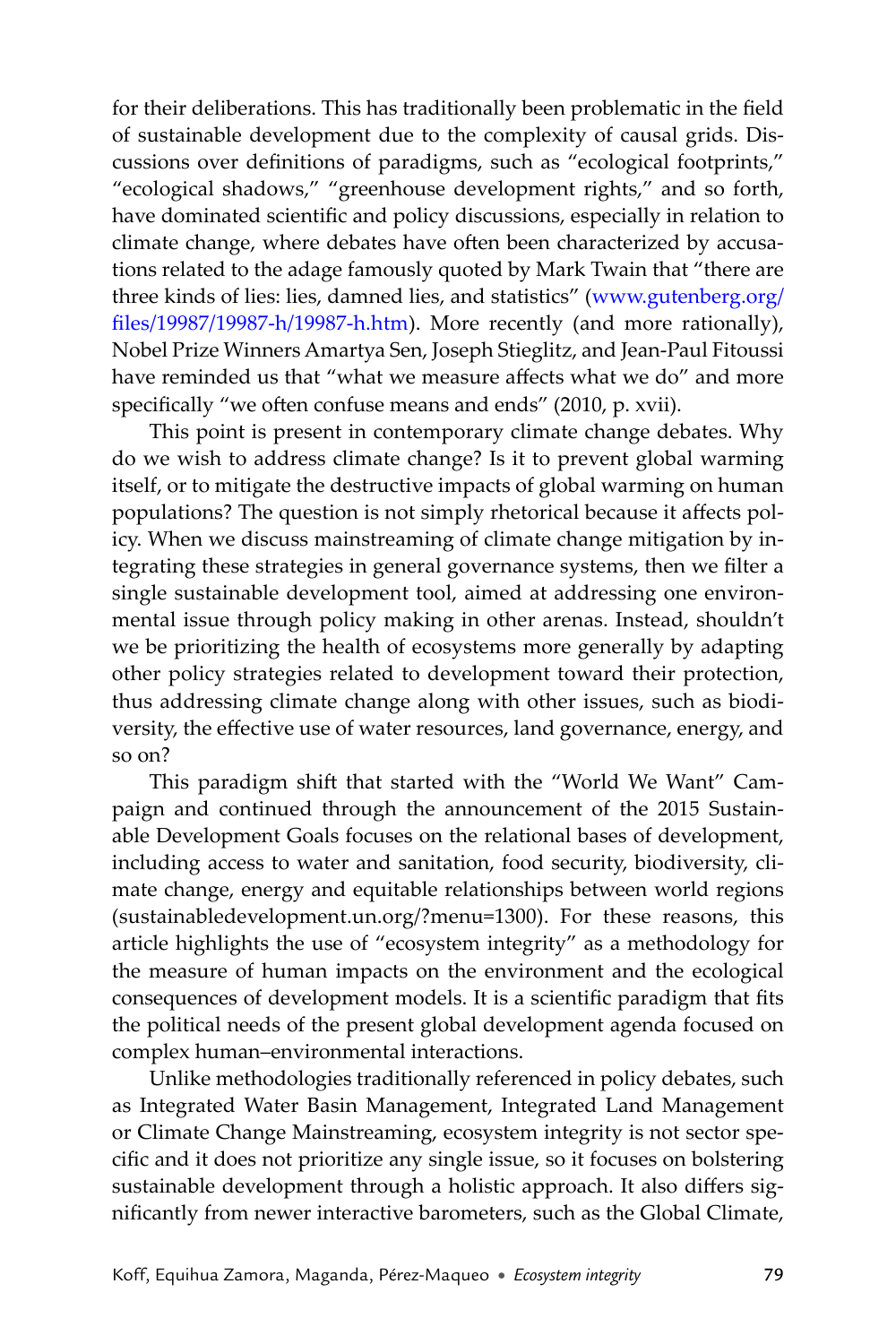Land, Energy and Water Strategies (CLEWS) measures developed for the Rio + 20 Summit (https://unite.un.org/sites/unite.un.org/files/app-global[clews-v-1-0/landingpage.html\)](https://unite.un.org/sites/unite.un.org/files/app-globalclews-v-1-0/landingpage.html), because it aims to examine the impacts of policy changes on relationships in ecosystems rather than simulating the impacts of physical changes in one arena on physical changes in another. Whereas CLEWS documents impacts of global shifts in climate change on energy, land and water, ecosystem integrity attempts to actively promote monitored ecosystem alterations coupled with measurements of policy change impacts, and the methodologies proposed through this approach can be adapted to local, national or even supranational contexts.

Although the use of ecosystem integrity will not solve by itself the conflict between conservation of nature and social marginalization described earlier, it promotes balance in two specific ways: (a) it provides an operational conceptual framework to assess the interactions between human activity and natural systems; and (b) it supports practical measures for keeping the strain on the environment created by human activity within "acceptable limits" (a tough target given current ecological knowledge) by preserving enough areas with their natural functional ecosystems. Ecosystem integrity recognizes the interdependence between biological conservation and human impacts that compromise public health, vulnerability to disasters, economic potential of communities (which is a means to address poverty through sustainable development practices), and so forth. Moreover, the ecosystem integrity model can be applied equally well to urban and rural areas, which adds a comparative dimension to the analysis. Even though cities do not have the same robust ecosystem diversity found in many rural areas, the framework can propose reasonable standards for natural integrity in urban areas In this regard, the model can both document shifts in ecosystem integrity in defined territories, and it can prescriptively promote integrity standards and maintenance strategies, depending on the needs of stakeholders.

Another key characteristic of the ecosystem integrity approach is its focus on self-regulation. Integrity is defined as a system that maintains its organization in the face of changing environmental and socioeconomic conditions. In this regard, a balance between human–environment interactions is present in the ecosystem's regulatory dynamics. Both the natural system and human communities are participants in this regulatory system, and they must work in synergy for integrity to be maintained. It is this characteristic of the ecosystem integrity framework, which links the ethical, cognitive and environmental aspects of the model. This is discussed in the following section, which shows the empirical application of ecosystem integrity analysis to Mexico.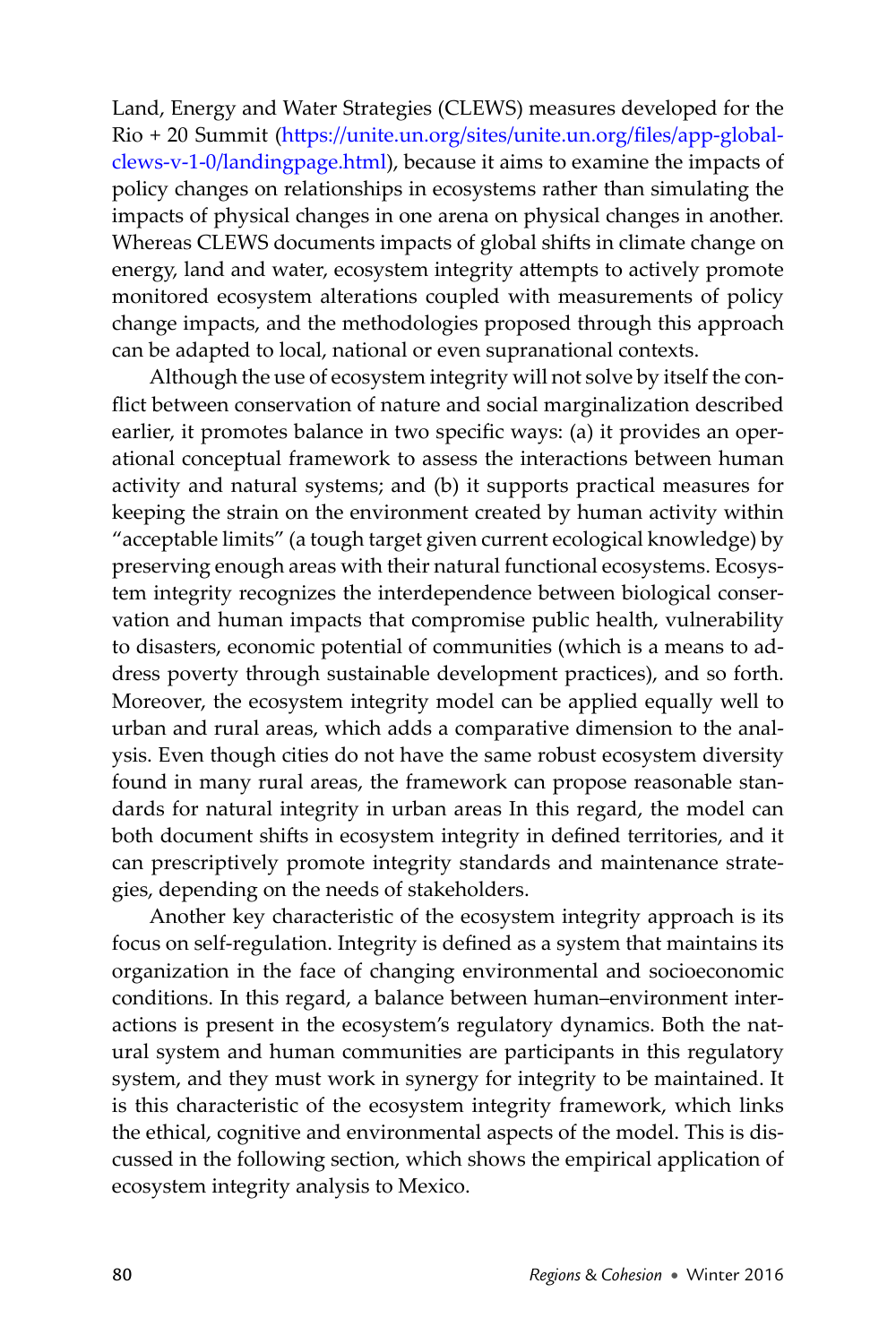#### *Ecosystem integrity in Mexico: A preliminary study*

Ecosystem integrity is based on a three-tier model focused to estimate the integrity condition of different ecosystems (see Figure 1 for a general description of the model). This condition is calculated using artificial intelligence techniques, Bayesian networks in particular. Contrary, to ad hoc indices, this is a data-driven approach from which the level of integrity (in the hidden tier) is obtained according to the patterns of correlation among variables (in the instrumental tier), which are specific for each type of eco-





The inner tier is hidden to the observer, but its status can be inferred by the function and composition, of course considering the context where the ecosystem is developing. Arrow tips indicate direction of assumed mechanistic influence, although information can go either way.

Source: Miguel Equihua, Octavio Pérez-Maqueo (concept), and Pedro Maeda (design)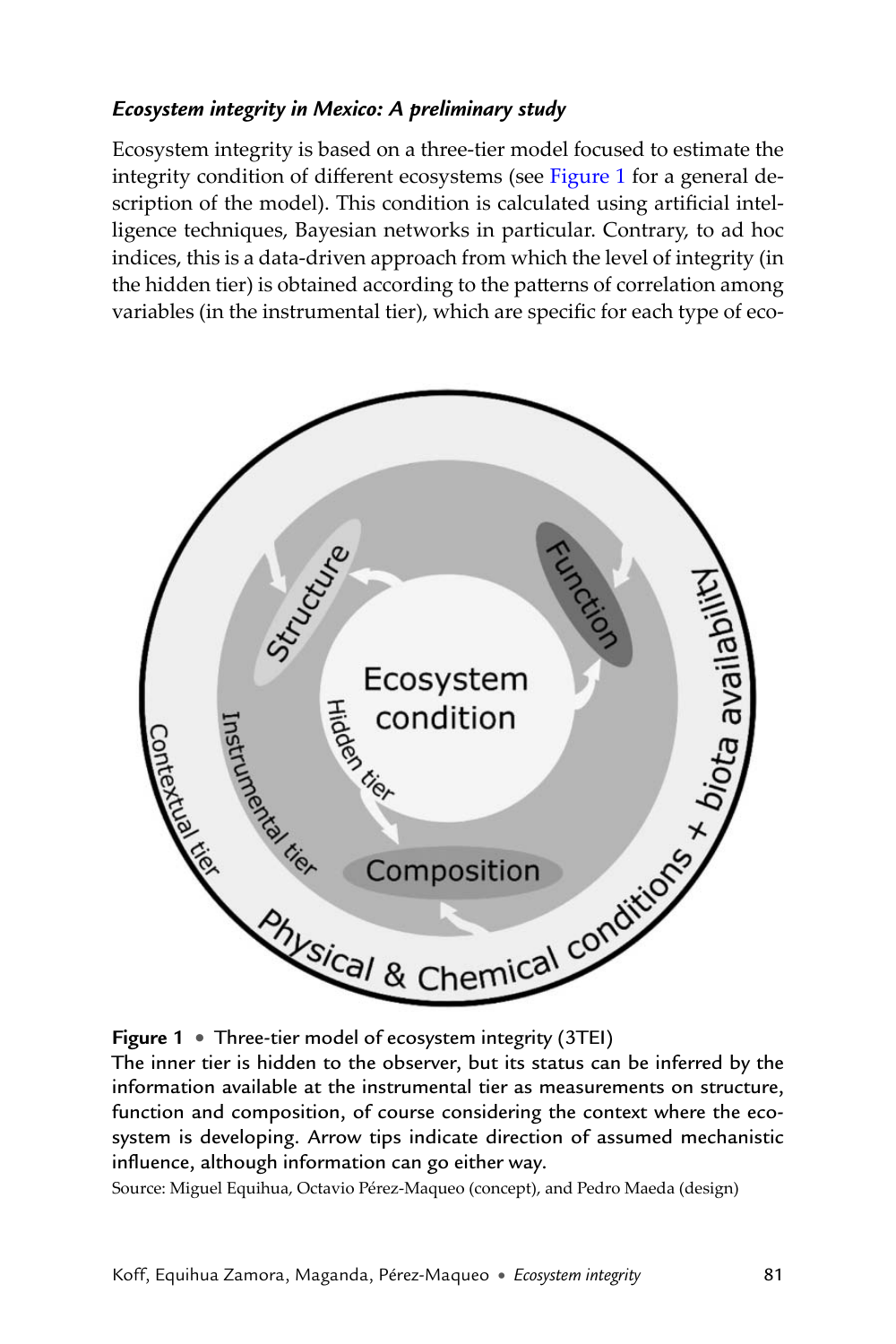system (as defined in the contextual tier). In adherence to this conceptual framework, we propose that it is possible to get an estimate of ecosystem integrity using the available data for each case. Obviously, for comparative purposes, data similarities or calibration exercises are required.

In order to apply the model, remote sensing and field variables are utilized, and in doing so, we can estimate the integrity of terrestrial ecosystems per square kilometer for any territory using Bayesian networks structured according to the three tier model (for the empirical application of this model to Mexico, see Equihua Zamora, et. al., 2014).

Furthermore, ecosystem integrity can be mapped and assessed over time, providing a suitable measure of "environmental change." Thus, the estimates of changes on ecological condition could be used to follow upon the impact of different policies, plans and projects over time. For example, the level of integrity assets that could be at risk given the potential development of a mine for metal ore extraction, can be analyzed in terms of the alteration of involved ecosystems with reference to their previous general assessment available for the location, and even followed up because of the national monitoring taking place, which of course could include additional data specific to the facility under scrutiny.

Ecosystem integrity can be spatially represented as maps, but it can also be related with other metrics. For example, we believe it is possible to devise different dose-response curves to estimate the cost of different policies in terms of ecosystem integrity. In the near future it will be possible to compare and analyze the impact of different development policies acting at the same time in a specific place, fostering a holistic perspective building upon the opportunities that the ecosystem integrity framework coupled to human evaluation of natural assets can provide.

### **Policy coherence for development: A strategy for achieving policy balance**

Like our metrics related to development, policy approaches have also favored sector-specific strategies. For decades development aid promoted indicator-based and specialized projects that focused on specific objectives, many of which were material and focused on promoting economic growth (see Mawdsley, Savage, & Kim, 2014). Development policies forwarded by international organizations, such as the World Bank defined development as interconnectedness in global markets and "development" was measured through increased production (Rich, 2013). Development performance was based on the efficient achievement of project deliverables (Denizer, Kaufmann, & Kraay, 2013). Natural resources such as water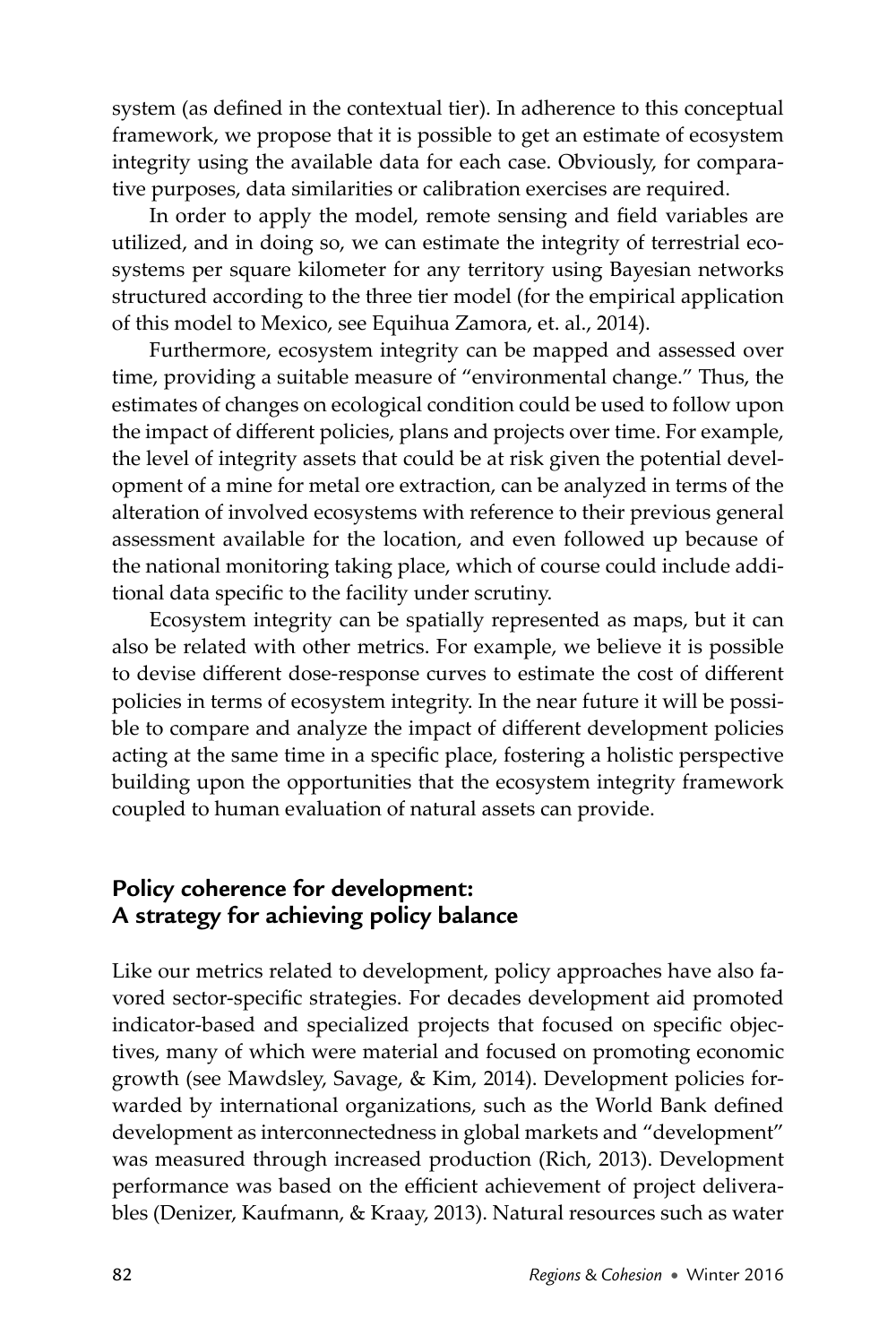and land were integrated into visions of development based on the provision of goods with less visible attention to human rights or the transfer of ownership of development programs related to these essential goods (many of which were tied to privatization schemes) to aid recipients.

This scenario has shifted significantly since 2010. By 2011, The Busan Partnership for Effective Development Co-operation established international criteria for development aid partnerships between public, private and civil society organizations including: (a) ownership of development priorities by developing countries; (b) a focus on results as sustainable impacts should be the driving force behind investments and efforts in development policy making; (c) the promotion of partnerships for development, which depends on the participation of all actors and recognizes the diversity and complementarity of their functions; and (d) transparency and shared responsibility (http://www.oecd.org/development/ effectiveness/busanpartnership.htm). These "post-aid" partnerships were integrated into the 2015 Sustainable Development Goals as SDG #17. Furthermore, these development partnerships were the focus of the Third International Conference on Financing for Development held in Addis Ababa, Ethiopia in 2015.

The field of sustainable development is moving away from vertical organization and institutionalization through the emergence of development partnerships and shared responsibility. This paradigm shift actually makes development policy frameworks more compatible with ecosystem integrity. Specific policy tools have been identified by international organizations, such as the United Nations, the Organization for Economic Co-operation and Development (OECD), and the European Union (EU) as well as development aid donors in order to promote development strategies that include a plurality of actors and focus on relationships between development spheres.

The most prominent of these tools is policy coherence for development (PCD), which has been recognized as a key policy paradigm for the implementation of the 2030 Sustainable Development Agenda. PCD is defined as "working to ensure that the objectives and results of a government's (or institution's) development policy are not undermined by other policies of that same government (or institution), which impact on developing countries, and that these other policies support development objectives where feasible" (OECD, 2005, p. 28). At the minimum, coherence means "doing no harm." More ambitiously, it calls for "the systematic promotion of mutually supportive policies…to help achieve mutually agreed international goals" (OECD, 2005, p. 23).

Political and academic recognition of the importance of PCD has evolved significantly since the early 1990s. The EU first adopted PCD with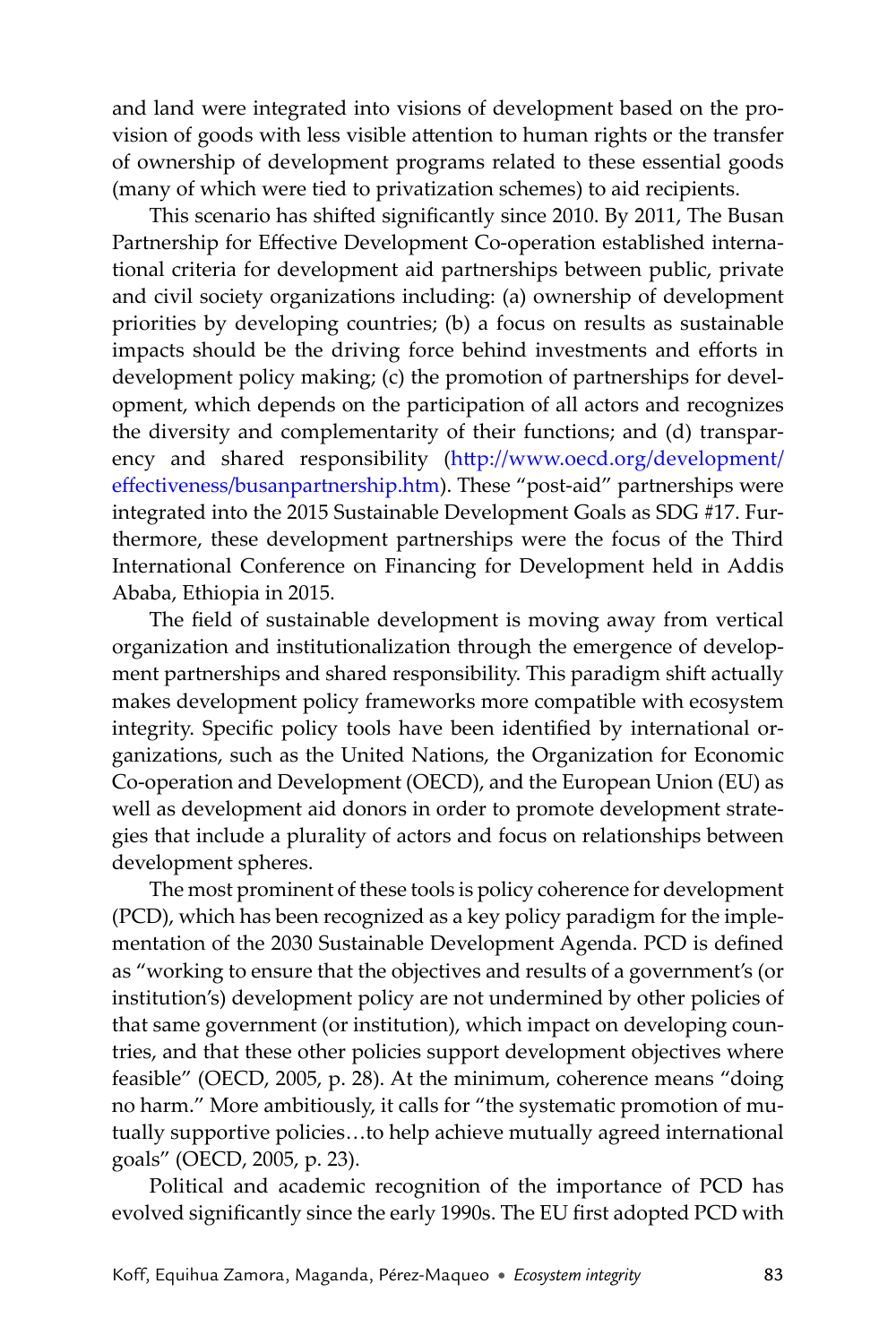the Maastricht Treaty in 1993 (Hoebink, 2004) and the Cotonou Partnership Agreement in 2000 (Laakso, et al., 2007). However, only in 2005 was PCD established on the EU agenda with the Commission adopting a communication with a focus on PCD and the EU Council adopting conclusions on PCD (CEPS 2006). PCD was also integrated into the EU development policy program, (European Consensus on Development, EU 2006). The Lisbon Treaty of 2009 further reinforced the Union commitment to PCD, stating that "the Union shall take account of development cooperation in the policies that it implements which are likely to affect developing countries" (Art. 208). The EU is also committed to a biannual PCD reporting process (EC 2007, 2009, 2011). In 2007, the decision was made to focus on five priority areas: trade and finance, climate change, global food security, migration, and security. In 2010, the European Commission presented the PCD Work Programme (EC 2010) for the years 2010 to 2013, structured around the five priority areas.

PCD has also been on the OECD agenda since the early 1990s. The 2002 Ministerial Statement (OECD Action for a Shared Development Agenda) points out that, when formulating policies across the policy spectrum, OECD countries should take account of the potential impact on developing countries. In response to the 2002 Ministerial Statement, the OECD launched a program on PCD (OECD 2005). In 2008, ministers of OECD countries adopted the Declaration on Policy Coherence for Development (OECD 2009). The Development Assistance Committee (DAC) of the OECD, which includes most EU member countries and the European Union, has organized peer reviews of its member states' development policies, where policy coherence has received growing importance. In 2007, the Development Co-operation Directorate and the Development Centre of the OECD jointly created the OECD Network of National Focal Points for Policy Coherence for Development ("the PCD Network") "to establish better communications between the OECD and officials in capitals on policy coherence for development." At the meeting on 9 February 2012 in Paris, the Network envisioned that PCD would be a core element of the new sustainable development paradigm (OECD 2012).

As PCD emerged in policy documents emitted by the OECD and the EU, academics began to take note of the importance of this policy tool. The first academic studies by scholars such as Forster and Stokke (1999), Hoebink (2004), Carbone (2008) and Picciotto (2004) examined the state of PCD in different polities (the EU, European states, the United States, Japan). As the literature began to develop, scholars began to examine specific issue arenas such as security (Picciotto, 2004), trade (Stocchetti, 2016), and migration (Nyberg-Sorensen, 2016). More importantly, great conceptual strides have been made in defining PCD and identifying typologies (see [Table 1](#page-8-0)).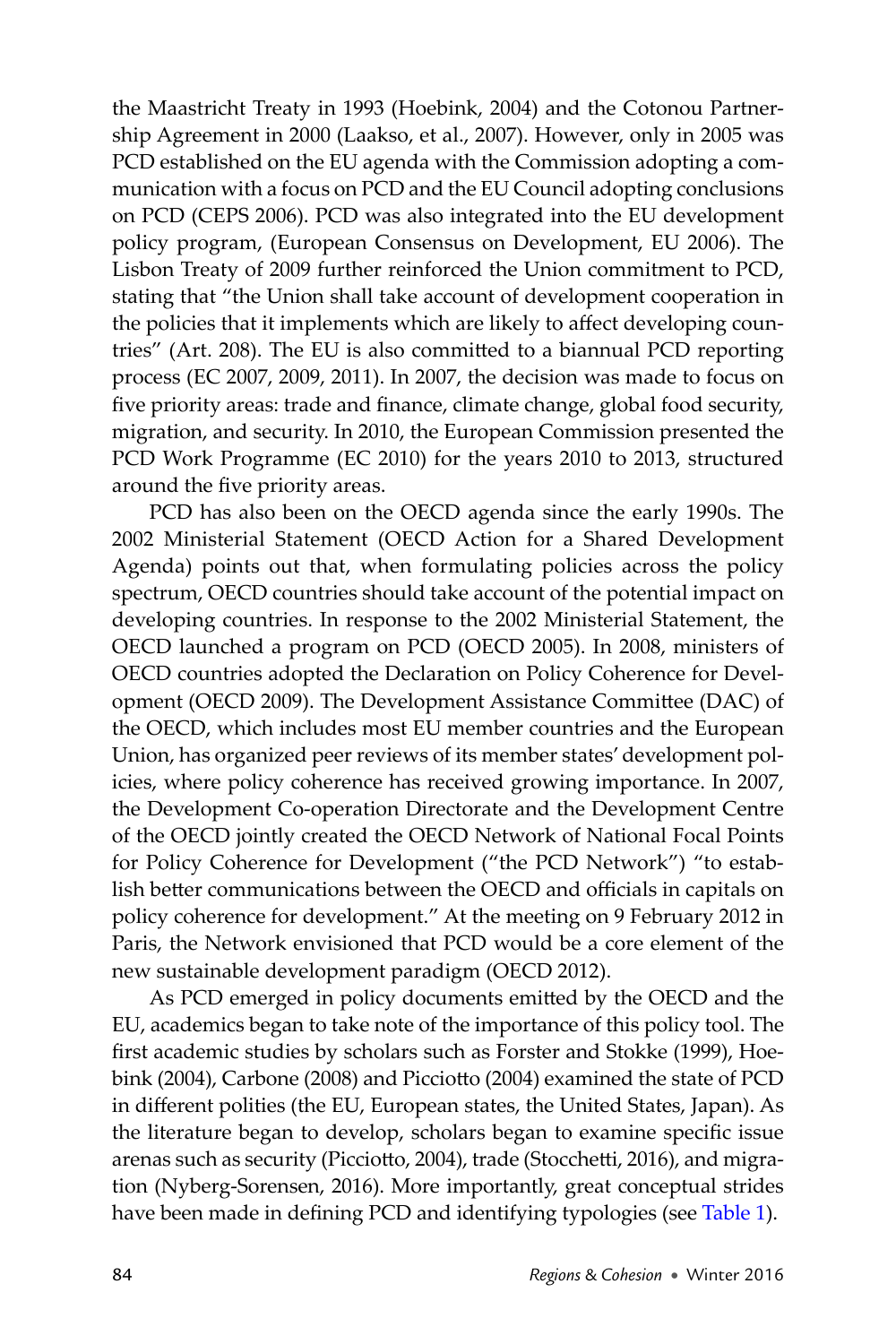| Horizontal incoherence              | Incoherence between development aid and non-aid<br>policies                                                                                                                             |
|-------------------------------------|-----------------------------------------------------------------------------------------------------------------------------------------------------------------------------------------|
| Vertical incoherence                | Incoherence between policies of regional organiza-<br>tions and member states                                                                                                           |
| Inter-donor incoherence             | Incoherence between development policies of a<br>region's different member states                                                                                                       |
| Internal incoherence                | Inconsistencies between the objectives and means<br>of a given policy                                                                                                                   |
| Inter-organizational<br>incoherence | Incoherence between the development policies of<br>a donor country's government and civil society<br>organizations                                                                      |
| Multilateral incoherence            | Incompatibility between the development goals<br>and procedural norms of international organi-<br>zations such as the EU, OECD, the UN, and the<br>international financial institutions |
| Donor-recipient<br>incoherence      | Incoherence between development strategies in<br>donor states and those in aid receiving states                                                                                         |
| Normative incoherence               | Incoherence between policy strategies in develop-<br>ment and nondevelopment policy arenas and core<br>values of liberal democratic societies                                           |

<span id="page-8-0"></span>**Table 1** • Typologies of policy incoherence for development

Source: Koff, H. (forthcoming). "Diaspora Philanthropy in the Context of Policy Coherence for Development: Implications for the post-2015 Sustainable Development Agenda." *International Migration*.

The recognition of different coherence/incoherence frameworks and the combination of these frameworks re-focuses policy paradigms away from specific objectives and more toward holistic impacts. In the field of sustainable development, PCD has received prominent attention in fields such as agricultural policy (see Carbone, 2009; Matthews, 2008), fisheries (Kazcynski & Fluharty, 2002), biodiversity (Nilsson, et. al., 2012), energy (King, et. al., 2013), food security (Lundstrom Sarelin, 2007), climate change (Kok & de Coninck, 2007) and water (Koff & Maganda, 2016). While this rich literature recognizes the relevance of PCD to sustainability debates, it applies this analysis to specific development projects or development aid programs. As Siitonen (2016) has illustrated, PCD studies have been limited to the actions of donors. Instead, there is dearth of PCD analysis focusing on development aid recipients or relationships between regions. This article argues that PCD can become innovative from a policy standpoint when applied to specific development contexts, such as water basins or clearly defined ecosystems. While current uses of PCD as a policy tool highlight its strengths because they prioritize sustainable development over competing policy arenas and they identify specific challenges re-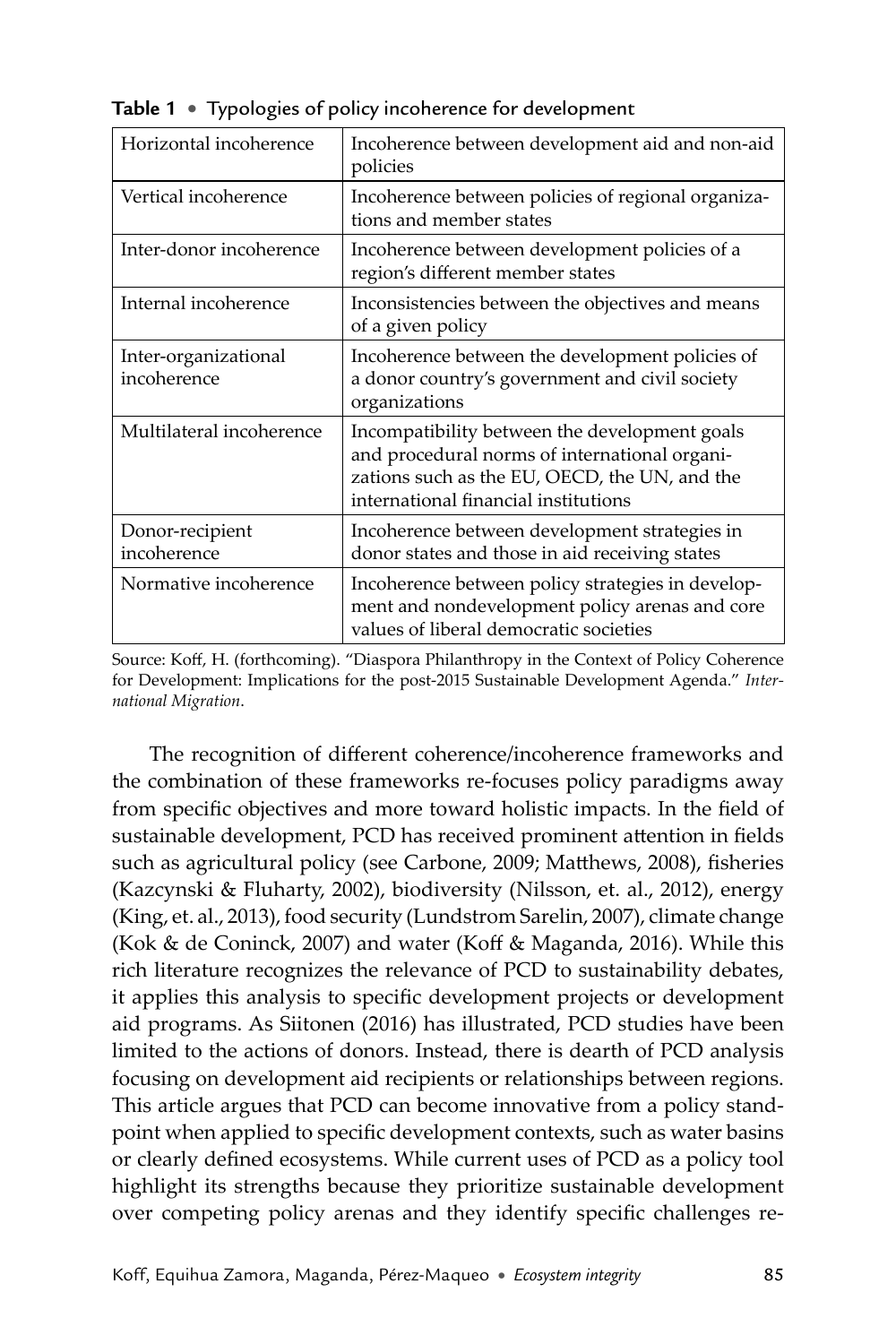garding development policy implementation, contemporary approaches only scratch the surface of PCD's potential contributions to transformative development as previously defined. Instead, the application of PCD to different scales of analysis could maximize its policy impact.

This approach is highly salient to ecosystem integrity debates. As stated earlier, ecosystem integrity is an approach to sustainable development that highlights relational mechanisms. Like ecosystem integrity, PCD not only examines the mechanisms that affect policy implementation within specific arenas but also investigates the relationships between policy arenas, policy actors, policy levels and policy norms (see Figure 2). PCD analysis can be used to map policy-making within specific ecosystems and examine how policy arenas, levels, norms and actors affect each other in development policy systems. Also, like ecosystem integrity, PCD focuses on self-regulation mechanisms as it includes analysis of social participation in the definition, implementation and monitoring of policies.

For example, payment for ecological services (PES) have become an important policy mechanism for conservation in Mexican water basins. One area where PES programs have been implemented is La Antigua Basin in the Mexican State of Veracruz. La Antigua is a basin that extends 2,326.43 square km from the Gulf of Mexico to the center of the state. The



**Figure 2** • Main dimensions of ecosystem PCD Source: Harlan Koff (concept and design)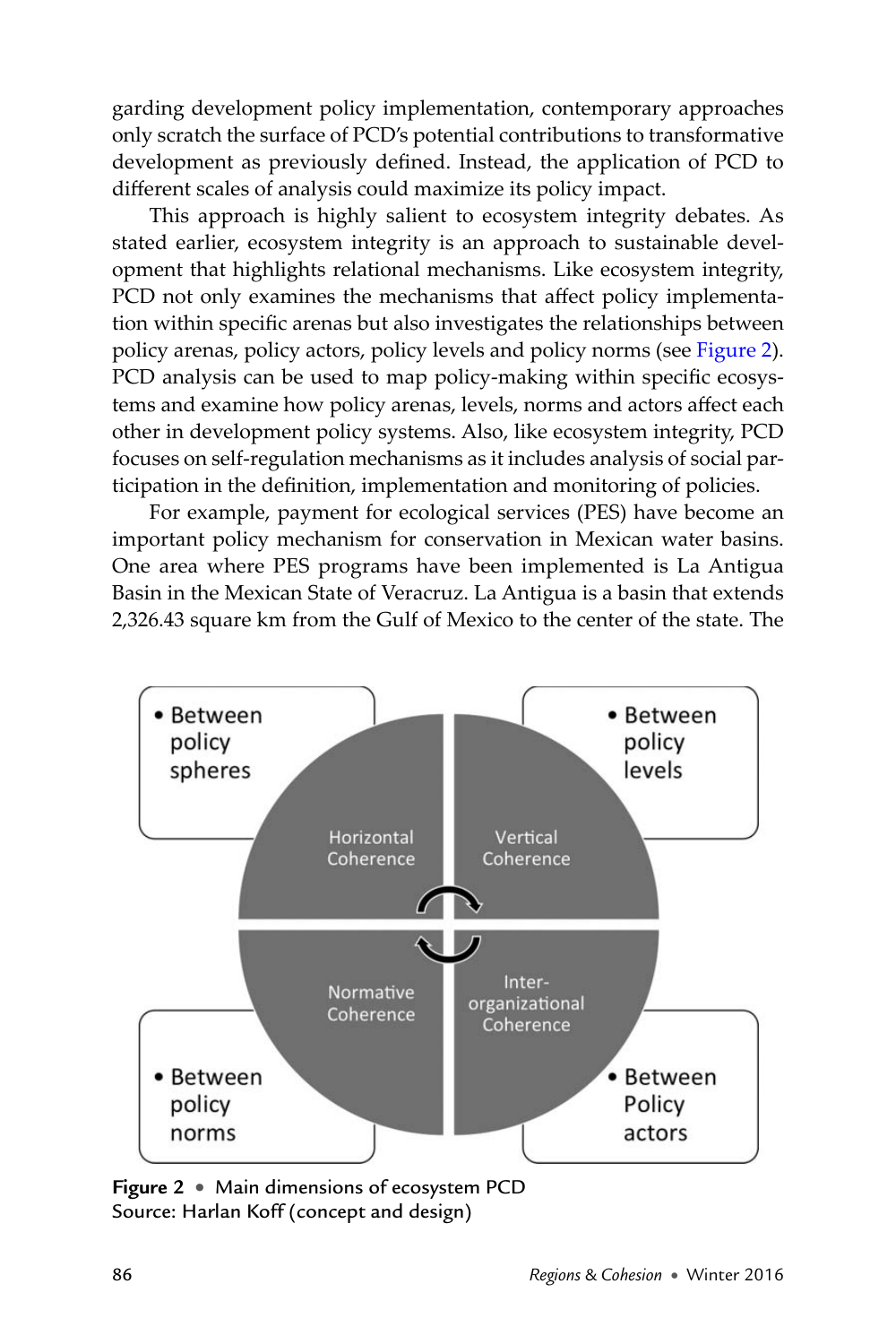basin is characterized by high biodiversity including pine-oak forest, cloud forest, deciduous forest, riparian vegetation, induced and cultivated pasture (http://www.conabio.gob.mx/conocimiento/regionalizacion/doc [tos/rhp\\_077.html\)](http://www.conabio.gob.mx/conocimiento/regionalizacion/doctos/rhp_077.html). In addition to the wide variety of plants found in the different forests in the basin, numerous fish and amphibious species live there as well. In terms of economic activities, the basin fosters shrimp fishing, coffee (some under forest cover) and sugar cane production and seasonal agriculture. Moreover the sustainable tourism sector has begun to emerge around the Antigua River and its tributaries, where rafting and other outdoor sports have become popular.

These economic activities, especially farming and the limited industry that exists in the basin have threatened the local ecosystem. The Antigua River has been polluted by the runoff of chemicals used for agriculture and domestic use as well as waste associated with coffee production. Moreover, clandestine logging has led to deforestation, the uncertainties in coffee pricing to sugar cane expansion and a recent attempt to build a dam near the town of Jalcomulco in order to provide energy for the national interconnected system and fresh water to Xalapa (the State capital), threatens sustainable tourism in the region, which attracts more than 40,000 visitors per year (personal interviews with tour operators and political organizers, 14 March 2016, Jalcomulco). Research has shown that the deterioration of water quality includes substantial increases in e-coli bacteria which augmented the incidence of disease in the basin (Mokondoko Delgadillo & Manson, 2010). Furthermore, CONABIO (Mexico's National Commission for Knowledge and Use of Biodiversity) has found that water pollution has undermined the population of tree frogs in the basin, which are used as indicators of ecosystem integrity because they depend on pure water (http://www.conabio.gob.mx/conocimiento/regionalizacion/doctos/ [rhp\\_077.html\)](http://www.conabio.gob.mx/conocimiento/regionalizacion/doctos/rhp_077.html).

In response to these threats, PES programs have been introduced in the basin by both local and national agencies. These policies, instituted by Mexican federal agencies like CONAFOR and local governments (FIDE-COAGUA), pay landholders between 500 pesos/ha per year and 1,000 pesos/ha per year in order to conserve both forests and water resources (Fuentes Pangtay, 2012). Some of the policies, such as the local government program in the town of Coatepec, bill water users for PES in the Pixquiac micro-basin in order to broaden public participation in the program. These increases in local water bills have created controversy amongst some local participants.

Thus far, reviews of these policies have focused on the distribution of economic costs and benefits of these payment programs as well as the need for social participation in their definition and implementation in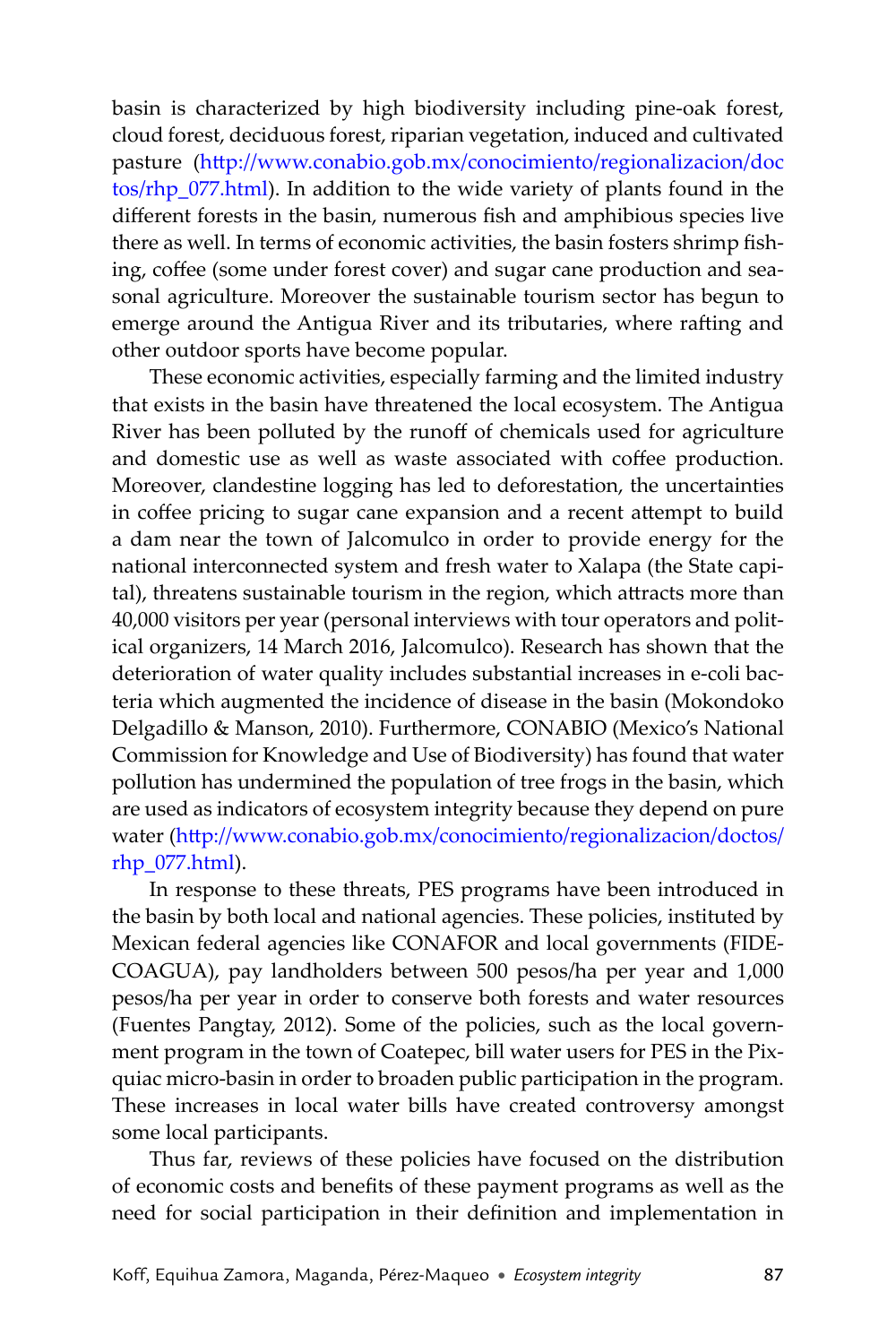order to promote buy-in among potential contributors (especially water users). However, a preliminary PCD analysis of these programs indicates that economic incentives and political participation are not the only factors that impact the success of these policies. Numerous policy incoherences exist that undermine the success of PES programs. In terms of the conservation of the ecosystem, PES projects are weakened by horizontal incoherences, such as a lack of health and sanitation regulations for livestock, which contaminate water resources and contradicting subsidies as CONAFOR, Mexico's forestry service, pays landholders to plant trees on their properties while SAGARPA, Mexico's agriculture service provides subsidies to promote the raising of goats that eat the saplings (personal interview with development official, 23 June 2016, Xalapa). Other incoherences, to name a few, include: (a) vertical incoherence as CONAFOR utilizes national mapping as the basis for its subsidy programs that do not break down districts into the micro-basins represented by municipalities (some of which have their own PES projects); (b) internal incoherence as PES programs are based on subsidies that do not promote economic transformations toward sustainability, thus promoting financial dependence on these programs; and (c) normative incoherence as PES focuses on conservation of natural resources without significantly addressing social marginalization, thus limiting the long-term transformative impacts of the programs. Identifying these policy weaknesses can already contribute to the establishment of ecosystem integrity-based policies because weaknesses in sustainable development relationships are highlighted, and thus, they can be collectively addressed by water basin stakeholders. This informs balanced sustainable development strategies.

#### **Conclusion**

The year 2015 was supposed to represent a seminal moment in the global development agenda because of the declaration of the Sustainable Development Goals. First, the number of goals was expanded from eight objectives included in the Millennium Development Goals to 17 declared objectives under the SDGs. Second, the Sustainable Development Agenda derived from the UN-sponsored "World We Want" campaign in which citizens, civil society organizations and businesses were invited to provide input to the post-2015 global development agenda. Thus, the SDGs are intended to reflect a more inclusive approach to development policy-making. Finally, the SDGs, as previously mentioned, include a stronger focus on the relational aspects of poverty, especially through the inclusion of SDG #10 (Reduced Inequalities), SDG # 11 (Sustainable Cities and Communities),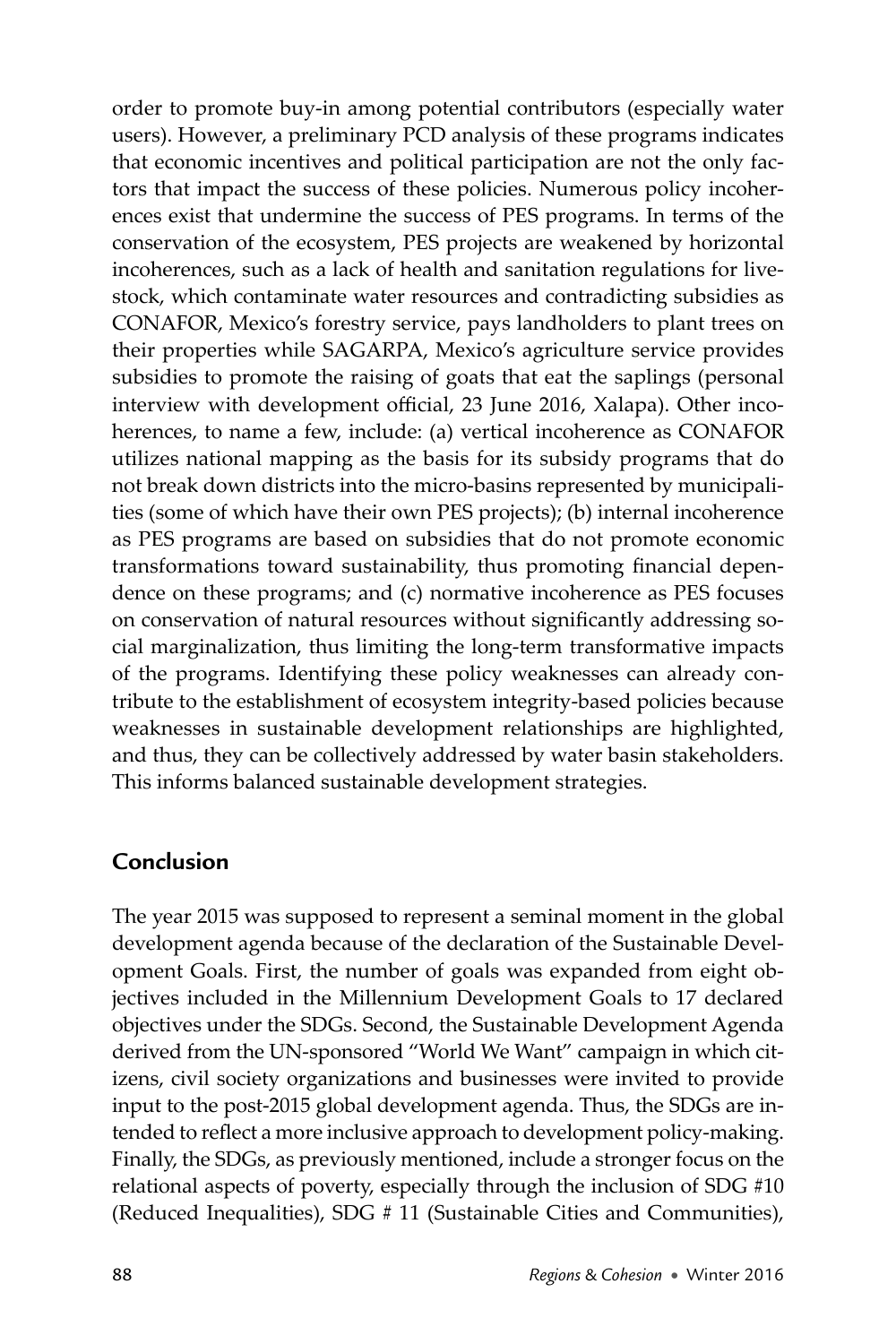SDG # 12 (Responsible Consumption and Production), SDG # 16 (Peace, Justice and Strong Institutions) and SDG # 17 (Partnerships for the Goals).

The 2030 Sustainable Development Agenda is in fact an impressive and ambitious policy framework. The 17 goals include 169 targets and 230 indicators. The question remains however, how transformative the SDGs will be. For the SDGs to be more than a quantitative expansion of the MDGs, a qualitative change must occur in the implementation of the goals. The inclusion of the relational goals mentioned earlier is a productive platform from which balanced transformative development can emerge. However, the way that the different goals are addressed must become more coherent. Transformative and balanced development should, for example, discuss how water security, food security and sustainable production and consumption mutually interact. Also, relationships between sustainable energy sources, climate change and biodiversity need to be highlighted. Policy coherence for development has already been identified as an important tool for the implementation of the 2030 development agenda in response to these issues.

However, the impact of PCD can be limited if it is only used as a policy tool aimed at improving the efficiency and effectiveness of development aid. PCD's influence can be expanded should its normative aspects be prioritized. What kind of sustainable development does PCD promote? Another important question asks: sustainable development for whom? This article contends that PCD should not be limited to development aid programs. Instead, its impacts can be magnified should PCD be systemically applied to different levels of analysis, such as territorially defined ecosystems or water basins. This shift in focus is important for two reasons. First, it applies PCD to development actions on the ground, where development policies are implemented on a daily basis. Second, by applying PCD to ecosystems, water basins, and so forth, leaders are making a political statement that development policies should focus on natural boundaries instead of political or administrative ones. This promotes a vision of balanced transformative development that highlights human– environment interactions.

This holistic approach should also have a strong ethical foundation. Ecosystem integrity provides such bases. Like PCD, this paradigm focuses on the relationships between different policy arenas and their impacts on the health of ecosystems and the communities that interact with them. The approach integrates cognitive, ethical and environmental policy considerations and most importantly, it provides a defined vision of sustainable development that is both conceptually ambitious and operationally practicable on the ground. In short, it provides an appropriate framework for the needs of the 2030 Sustainable Development Agenda. Combined with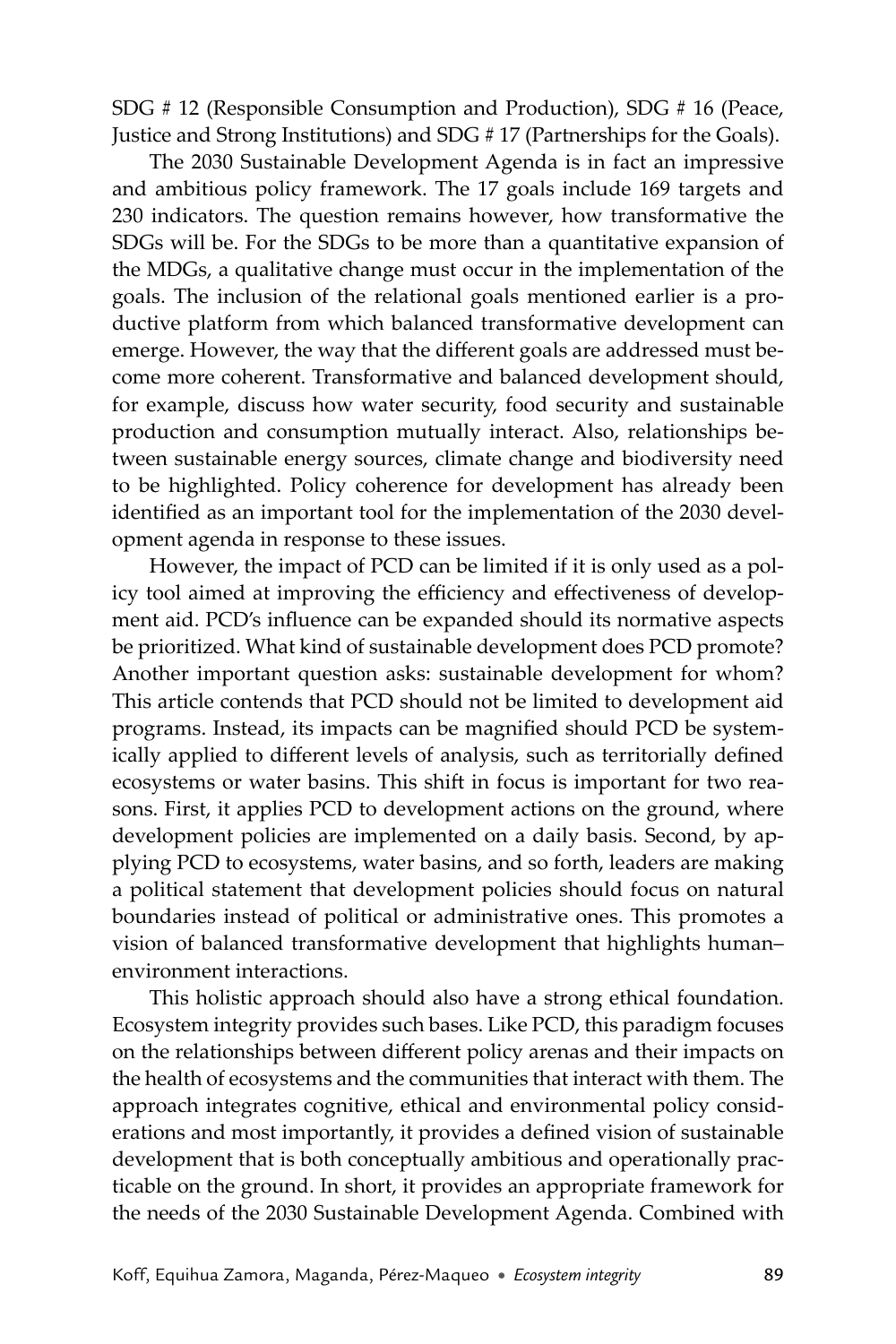PCD as a policy methodology, ecosystem integrity can contribute to transformative development through actions aimed at introducing balance to an unbalanced world.

**HARLAN KOFF** is Professor of Social Sciences at the University of Luxembourg, President of the Consortium for Comparative Research on Regional Integration and Social Cohesion (RISC) and co-editor of *Regions & Cohesion* (Berghahn Journals). He conducts comparative research on international development, regional integration processes, border politics, and migration.

**MIGUEL EQUIHUA ZAMORA** is a biologist who graduated from UNAM in Mexico City, where he also studied applied statistics. He holds an M.Sc. degree in biological computation and a Ph.D. in ecology from the University of York, UK. He is currently a Senior Scientist and Professor at the Instituto de Ecología, AC (Inecol/ CONACyT) in Xalapa, Veracruz, Mexico and a member of the Mexican System of Researchers. He is the author of nine books and seven book chapters and more than 50 research articles. He has published a number of contributions on ecological subjects for the general public. His current research interests include the development of practical tools to understand and monitor environmental change and its implications for the functioning of ecosystems and the provision of ecosystem services. He is member of the CONACyt Network on Socio-ecosystems and Sustainability (Red CONACyT de Soci-ecosistemas y Sustentabilidad (RedSocioEcoS).

**CARMEN MAGANDA** is Assistant Professor of Environment and Sustainability at the Instituto de Ecología A.C. (INECOL) and co-editor of the scientific journal *Regions & Cohesion* by Berghahn Journals. She holds a Ph.D. in Social Anthropology, from the Centro de Investigaciones y Estudios Superiores en Antropologia Social (CIESAS) México, plus three postdoctoral stays in the U.S.A., France, and Luxembourg. Dr. Maganda's present research focuses on sustainable environmental development, the relationship between society and nature, transboundary waters, water security, water justice, and the socioenvironmental approach of political ecology. She also is exploring the social aspects of alternative agriculture models for sustainable production in Mexico and comparative contexts. She is member of the CONACyt Network on Socio-ecosystems and Sustainability (Red CONACyT de Soci-ecosistemas y Sustentabilidad (RedSocioEcoS).

**OCTAVIO PEREZ-MAQUEO** is Professor in the Network of Environment and Sustainability at the Instituto de Ecología A.C. His research interests include assessing ecosystem integrity and understanding its relationship with human wellbeing. He has worked on the assessment of ecosystem services and on the evaluation of coastal wetlands for hurricane protection. In addition to scientific publications, he has coordinated or participated on more than 30 environmental studies in both the private and public sector. He is member of the CONACyt Network on Socio-ecosystems and Sustainability (Red CONACyT de Soci-ecosistemas y Sustentabilidad (RedSocioEcoS).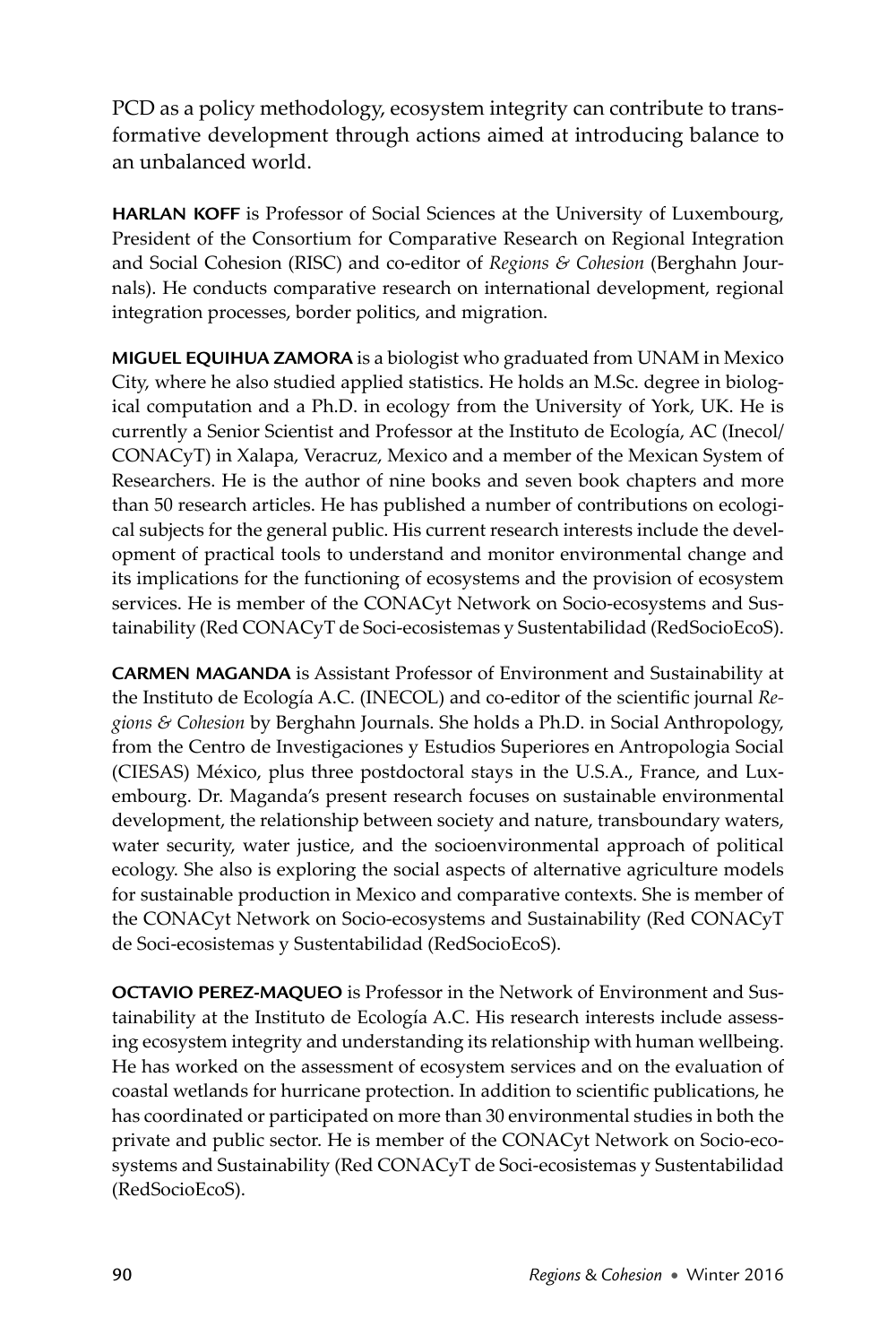#### **REFERENCES**

- Carbone, M. (2008): Mission impossible: The European Union and policy coherence for development. *Journal of European Integration 30*(3): 323–342.
- Carbone, M. (Ed.). (2009). *Policy coherence and EU development policy.* London: Routledge.
- CEPS (Centre for European Policy Studies). (2006). *Policy coherence for development in the EU Council: Strategies for the way forward.* Brussels: CEPS.
- Denizer, C., Kaufmann, D., & Kraay, A. (2013). *Good countries or good projects? Macro and micro correlates of World Bank Project Performance.* Retrieved from siteresources.worldbank.org/DEC/Resources/DenizerKaufmannKraayGood CountriesorGoodProjectsApril2013.pdf.
- Equihua Zamora, M., García Alaniz, N., Pérez-Maqueo, O., Benítez Badillo, G., Kolb, M., Schmidt, M., Equihua Benítez, J., Maeda, P., & Álvarez Palacios, J-L. Integridad ecológica como indicador de la calidad ambiental. In C-A. González Zuarth, A. Vallarino, J-C. Pérez Jiménez & A. Low Pfeng (Eds.). *Bioindicadores: Guardianes de nuestro futuro ambiental* (pp. 695–718). San Cristobal de las Casas, Chiapas: ECOSUR.
- European Commission. (2007). *EU report on policy coherence for development.* Brussels: COM 545.
- European Commission. (2009). *EU report on policy coherence for development.* Brussels: COM 461.
- European Commission. (2010). *Policy coherence for development work programme 2010–2013.* Brussels: SEC (2010) 421.
- European Commission. (2011). *EU 2011 report on policy coherence for development.* Brussels: SEC (2011) 1627.
- Forster, J., & Stokke, O. (Eds.). (1999). *Policy coherence in development co-operation.* London: Frank Cass.
- Fuentes Pangtay, T. (2012). *Análisis de los programas de pago o compensación por servicios ambientales en la cuenca del Pixquiac.* Xalapa: SENDAS, A.C.
- Kazcynski, V., & Fluharty, D. (2002). European policies in West Africa: Who benefits from fisheries agreements? Marine Policy, 26, 75-93.
- King, C., Stillwell, A. Twomey, K., & Webber, M. (2013) Coherence between water and energy policies. *Natural Resources Journal, 53,* 117–215.
- Koff, H., & Maganda, C. (2016). The EU and the human right to water and sanitation: Normative coherence as the key to transformative development. *European Journal of Development Research 28*(1): 91–110.
- Kok, M., & de Coninck, H. (2007) Widening the scope of policies to address climate change: Directions for mainstreaming. *Environmental Science & Policy, 10,* 587–599.
- Laakso, L., Kivimäki, T., & Seppänen, M. (2007). *Evaluation of co-ordination and coherence in the application of Article 96 of the Cotonou partnership agreement.* Studies in European Development Co-operation, 6. Aksant, Academic Publishers.
- Lundstrom Sarelin, A. (2007) Human rights-based approaches to development cooperation, HIV/AIDS and food security. *Human Rights Quarterly 29*(2): 460– 488.